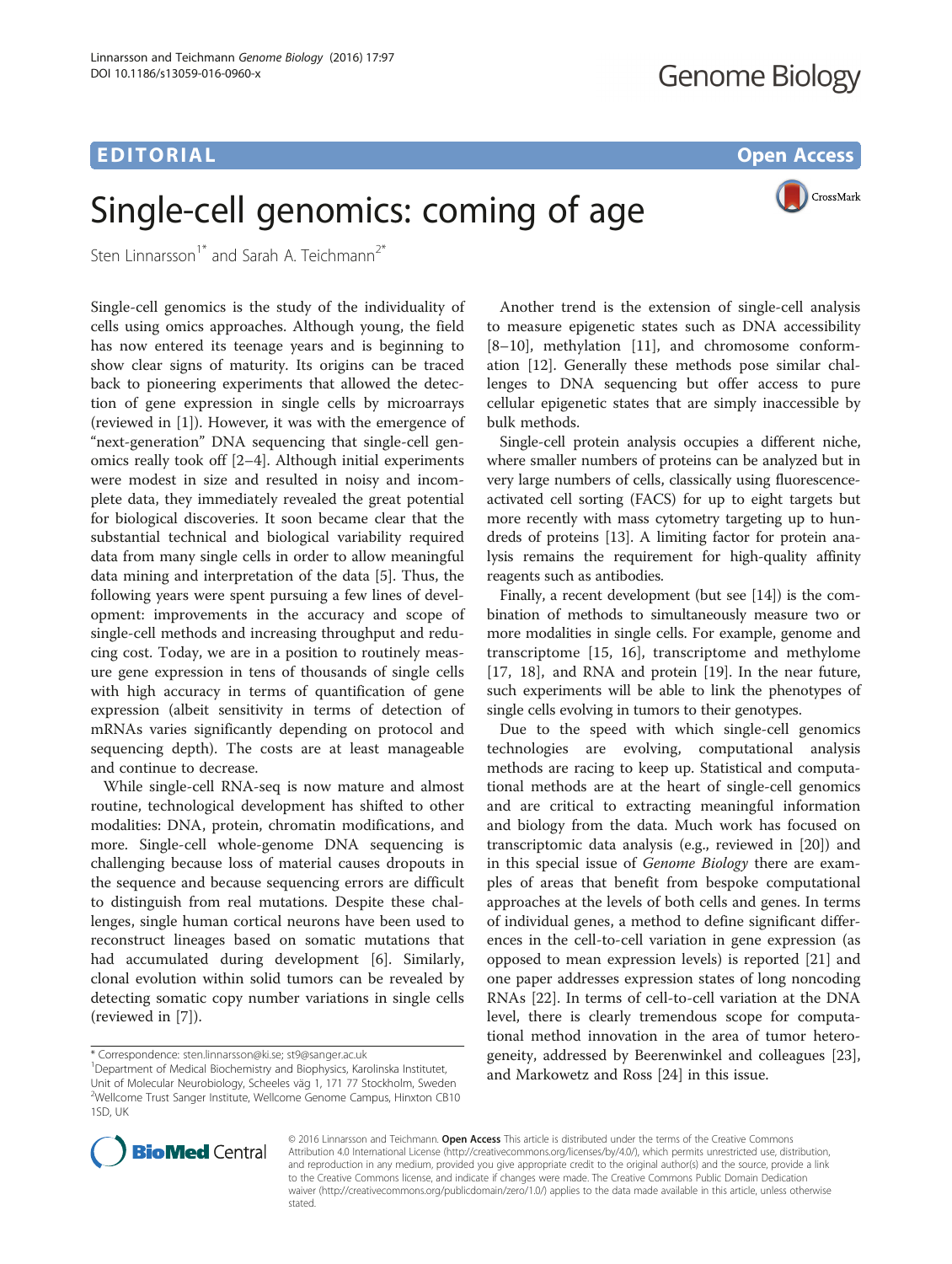### <span id="page-1-0"></span>Recent applications

Single-cell RNA sequencing has had a profound impact on our understanding of neuronal and hematopoietic cell types, as well as the immune system. Examples of novel insights in immunity include a window on to an unexpected plethora of dendritic cells in mouse immun-ity [[25](#page-2-0)] and new regulators and subpopulations of  $CD^{4+}$ T cells [[26](#page-2-0)–[28](#page-2-0)]. In hematopoiesis, much single-cell transcriptomics work has focused on hematopoetic stem cells and the single-cell perspective has provided resolution of proliferation phenotypes [\[29](#page-2-0)–[31](#page-2-0)]. A broader view of early specification of hematopoietic cell types was recently provided by Paul et al. [\[32](#page-2-0)]. Mead and colleagues [[33](#page-2-0)] provide new insights into the erythroid– myeloid decision in this special issue.

While these publications all focus on mouse as a model, the unbiased nature of single-cell RNA sequencing provides great discovery potential in less-wellstudied animals. An example of this is the profiling of platelets (thrombocytes) from hematopoietic stem cells in zebrafish by Macaulay et al. [[34](#page-2-0)]. In this issue, Pearson and Molinaro profile single cells in planarian regeneration [[35](#page-2-0)]. Looking to the future, this type of approach can be expanded to comparative studies of many organisms across the animal kingdom in order to gain insight into the evolution of cell types.

The applicability of single-cell transcriptomics to nonadherent cells, such as those of hematopoiesis and immunity, is perhaps not surprising: these cells naturally exist as individual cells and remain stable after singlecell capture by FACS or in microfluidic devices. In the area of neurobiology and neuronal cell populations, the success of single-cell RNA sequencing is more surprising as these cells are bound up within networks of adherent junctions. Recently, comprehensive maps of cell types and subtypes have been produced for a number of key brain regions, including developing and adult cerebral cortex, and the day will come when we will have a full catalog of molecularly defined cell types in the whole nervous system. A particularly appealing application of such a reference atlas is in the use of human cerebral organoids to model human brain (which is otherwise inaccessible) in development and disease [\[36\]](#page-2-0). The fact that novel cell states, cell populations, and factors have been validated in this domain bodes well for a broader remit of single-cell transcriptomics to solid organs and tissues.

The DNA dimension, i.e., tracking mutations, copy number variations, and chromosomal aberrations at the single-cell level, has been important in both somatic cell populations such as neurons, as well as in cancer. In this issue, Park and colleagues show how single-cell dissection of tumor heterogeneity can translate directly into new combinatorial therapies in a xenograft model [[37\]](#page-2-0).

### Future prospects

Gazing into our crystal ball, it is easy to predict an everincreasing role for single-cell genomics in discovery science, translational applications, and even ecology. The major driver of the single-cell genomics revolution is the step change in resolution of DNA and epigenetic and RNA sequencing down to the level of an individual cell. Since the cell is the basic building block of an organism, sequencing each cell in isolation provides information that is fundamentally different from genomic data that relates to ensembles of cells.

In terms of single-cell transcriptomics, the RNA content of a cell is deeply informative about its phenotype and function. This technique is so powerful and informative that it is likely that the community will ultimately map all mammalian organs, tissues, and cell types at single-cell resolution. A comprehensive resource such as this, effectively a "human cell atlas", would be a tremendously useful and unique reference data set for biology and medicine.

Like many previous waves of biotechnology, single-cell genomics started in academia and basic research but is now set to move into pharma and the clinic. Once an atlas of human cell types is available, any diseased tissue can be compared with it. Cancer, in particular, the prototypical single-cell disease, will be particularly apt for a single-cell analysis overhaul. Diagnostic assays, which are currently based on crude bulk methods, will be tremendously more powerful once they are brought down to the level of the individual transformed cell, in the context of its surrounding tissue, with cell-type specificity and a full understanding of somatic mutations.

We are excited to be part of a community that has already achieved a lot, as showcased in this special issue, yet clearly still has a long and interesting journey ahead of it.

FACS: fluorescence-activated cell sorting.

### **Competing interests**

The authors declare that they have no competing interests.

## Authors' contributions

Both authors read and approved the final manuscript.

### Published online: 10 May 2016

### References

- 1. Tang F, Lao K, Surani MA. Development and applications of single-cell transcriptome analysis. Nat Methods. 2011;8:S6–11.
- 2. Tang F, Barbacioru C, Wang Y, Nordman E, Lee C, Xu N, et al. mRNA-Seq whole-transcriptome analysis of a single cell. Nat Methods. 2009;6:377–82.
- 3. Islam S, Kjallquist U, Moliner A, Zajac P, Fan JB, Lonnerberg P, et al. Characterization of the single-cell transcriptional landscape by highly multiplex RNA-seq. Genome Res. 2011;21:1160–7.
- 4. Ramskold D, Luo S, Wang YC, Li R, Deng Q, Faridani OR, et al. Full-length mRNA-seq from single-cell levels of RNA and individual circulating tumor cells. Nat Biotechnol. 2012;30:777–82.